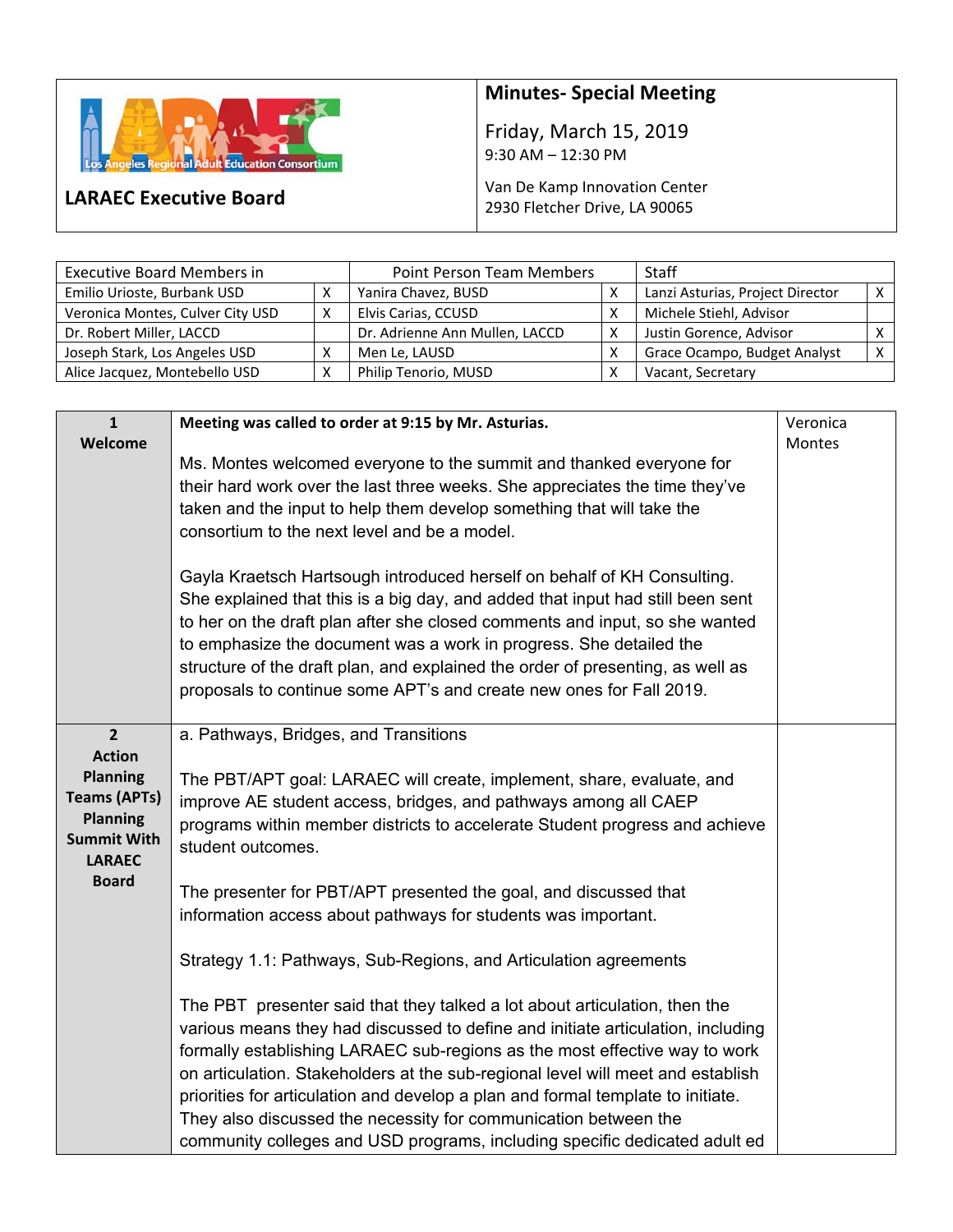staff to keep communication lines open about pathways, credit programs, and support programs.

The presenter talked about partnership with employers and externships; most of the industries they train for have a hard time understanding how career education transmits to their end, so they need to communicate effectively how the skills they provide translate into industry jobs. They also want to work with employers to "carve" specific job areas for adults who cannot be cross-trained or do all of the job requirements, and to explore having sub-regional CTE industry advisory groups.

Also, one of the key parts is the notion to find partners whether unions or industry companies that can actually provide jobs for students. There was some suggestion to explore the possibility of having sub-regional CTE industry advisory groups, and also to expand opportunities for online course offerings across LARAEC - complicated but interesting idea that might support articulation and dual-enrollment. They also want to expand online offerings through LARAEC.

Strategy 1.2: Shared information and databases.

The presenter talked about how it's challenging for students to know what's available from one campus to another, especially since different colleges list courses differently. A way to remedy that is LAUSD is rolling out the STEP program: Student Transition Education Plan, which facilitates the process of sharing students' educational portfolio across districts and colleges. They suggest rolling STEP out to other Adult Ed USDs and expand the LARAEC website to include listings of course offerings to help students and staff to guide students to pathways.

Strategy 1.3: Dual Enrollment

The presenter talked about advocating for legislative amendment for dual enrollment offerings to be delivered at no cost to AE students and other legislative remedies, then encouraging dual enrollment. Also, about identifying alternative means to collaborate between programs and schools and build bridges.

Strategy 1.4: Adults Training to Support Child School Success

The presenter gave a brief history of adult training to support child school success at LAUSD, and summarized what they'd like to see moving forward in terms of collaboration and sharing successful training programs across schools.

Strategy 1.5: Other Adult Education Populations

The presenter explained that they want to make sure LARAEC continues to improve and strengthen programs for high barrier individuals and populations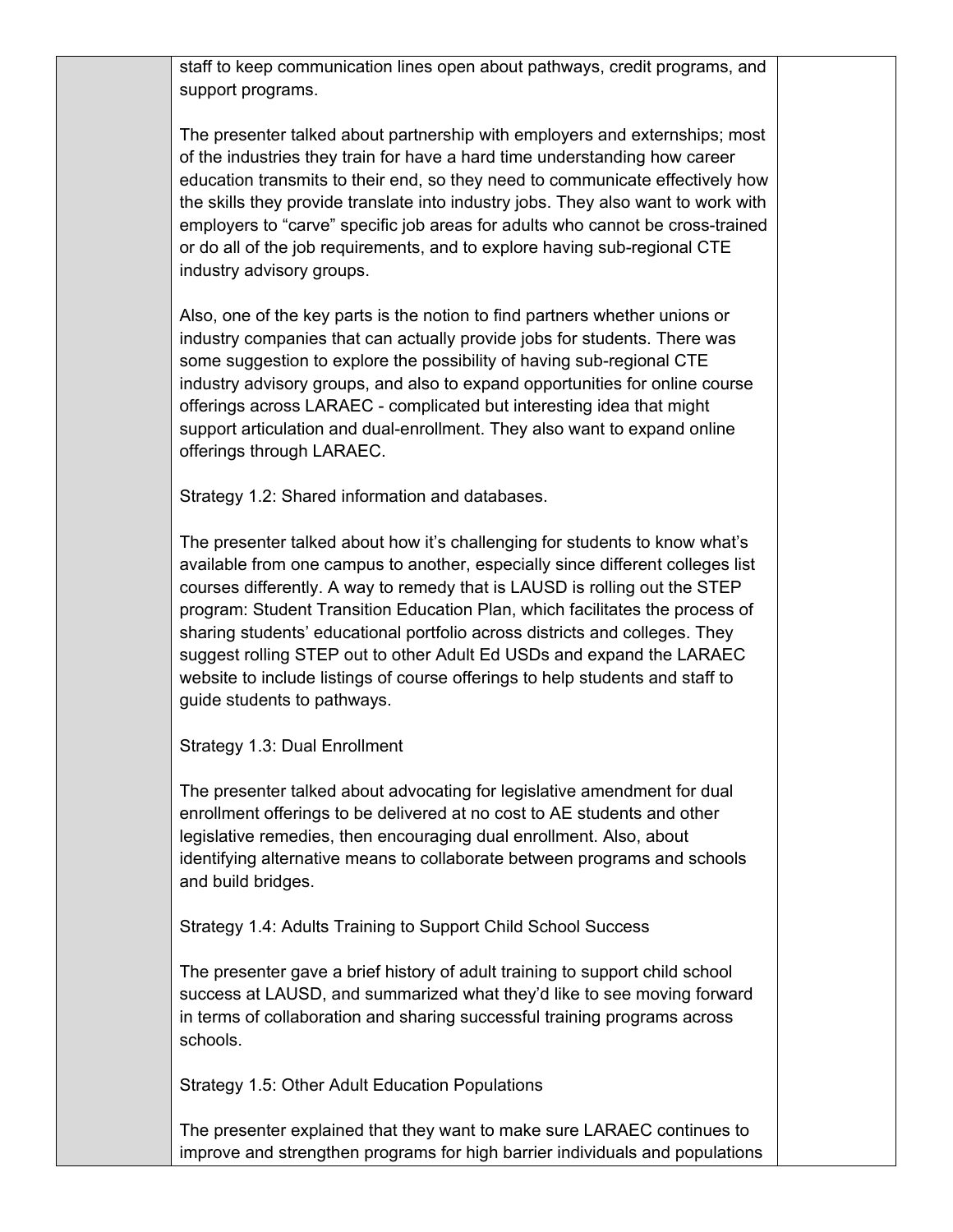such as immigrants and adults with disabilities. They want to strengthen programs at adult ed USDs and LACCD colleges for those populations, including collaboration with Regional Centers and California Department of Rehabilitation to link students with disabilities to extra support services and survey workforce entry/re-entry students to identify their needs. They also want to establish partnerships in the community for working with legal aid referrals for immigrants, work permits for students with immigration issues, ex-offenders entering society, veterans, and students with disabilities.

Mr. Stark thanked the team for their work, and asked about possible funding sources for dual-enrollment classes, and stopgap measures for funding while waiting for legislative fixes.

Mr. Urioste expressed interest in the STEP program, and asked about the training they've been considering for the counselors in order for it to be truly effective, as well as ways to facilitate transitions from adult schools, including offering math or entry math and english courses at adult schools. The presenter said that it was discussed as a main goal in the Adult Secondary Ed SME group, but they didn't get there.

Dr. Mullen elaborated on the training counselors were receiving for the STEP program, as well as some of the legal difficulties in offering dual enrollment. Everyone in the room expressed their support for a legislative push for dual enrollment.

b. Student Success

The Student Success presenter explained their APT's goal: Provide students with comprehensive support, including Opportunities, Motivation, Inspiration, and Recognition to help them move from where they are to where they want to be.

Strategy 2.1: Orientation

The presenter explained that they want to precede orientation with increased recruitment through mailers, bus stop ads, and public service announcements.

For the actual orientation for students, they explained that they want to bring a variety of options for the delivery of the orientation, and to present uniform content across LARAEC.

Strategy 2.2: Approaches to and Tools for Advising.

The presenter explained that LARAEC students deserve a connection with someone on campus who has permission to reach out when needed, and who knows their goals and the challenges that they are facing, and they have to provide professional development, resources, and tools to all staff and faculty to enhance their knowledge to help them help students to meet their goals. Part of that is implementing STEP, and increasing collaboration among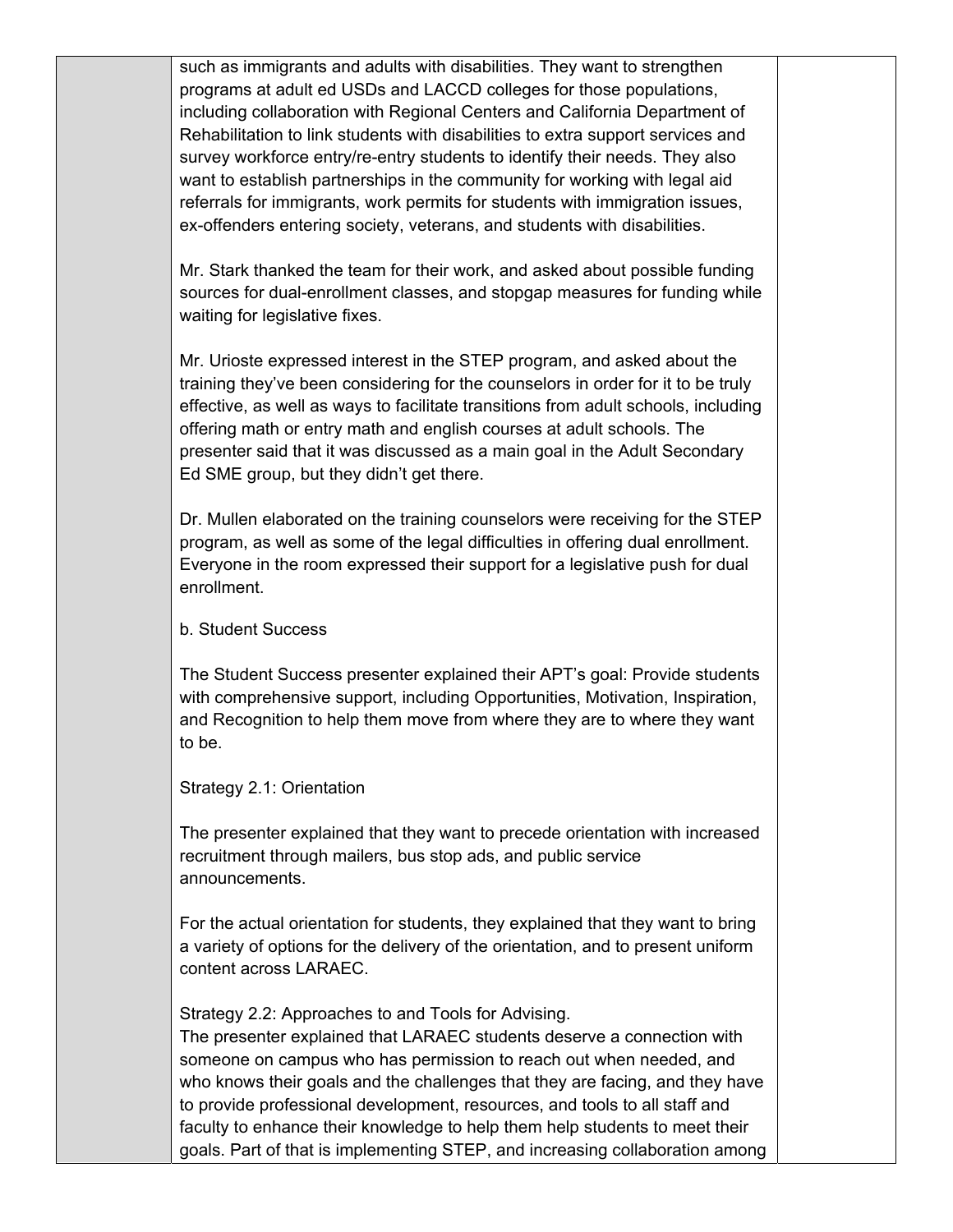faculty and advisors or counselors, since faculty is instrumental in developing that personal connection.

## Strategy 2.3: Support for Students with Disabilities

The presenter said she was thrilled to hear the first group talk about job carving because that relates to what the Student Success group talked about. Students with disabilities fall under four separate groups, and they're already supporting them in every program without the correct supports to our own staff. She explained the four type of groups, which vary in the severity and type of their disabilities, and that the biggest issue is funding. They want to establish a LARAEC-wide team, increase access and advocate for funding, and make tools available for assessing all populations of disabled students, and develop classes and programs that provide access and focus on employment and job skills.

Strategy 2.4: Metrics and Data

The presenter said that the group wants to provide everyone with the data and reports needed to support student success, requiring that they collect data, make the data transparent, and share the data between faculty, staff, counselors, and advisors such as test scores and pre and post assessments and ISPs. The development of those metrics will require establishing a LARAEC-wide team to establish meaningful categories and milestones of data.

Then they have to design a scorecard accessible to the public and all LARAEC members with aggregated information about student success that will help improve programs, and the presenter explained a potential timeline for doing so and implementing the scorecard. They also need to address funding and structural barriers to collaboration.

Ms. Montes asked for clarification on strategy 2.2, and the presenter explained that everyone involved in students' success should be permitted to approach the student and to know the student and their goals, and to have professional development to know how to guide the students.

Ms. Jacquez added that access to transportation for students is also key, and added that case management should also be a focus in advocating for disabilities funding.

c. Professional Development

The Professional Development group's presenter explained their goal: The LARAEC board and its member districts will support a culture shift to continuous improvement and collaboration among staff, administration, and teachers to foster student success. The presenter explained that most of what they talked about centered around how they could make that PD relevant, portable, inclusive, and accessible, and how those results would show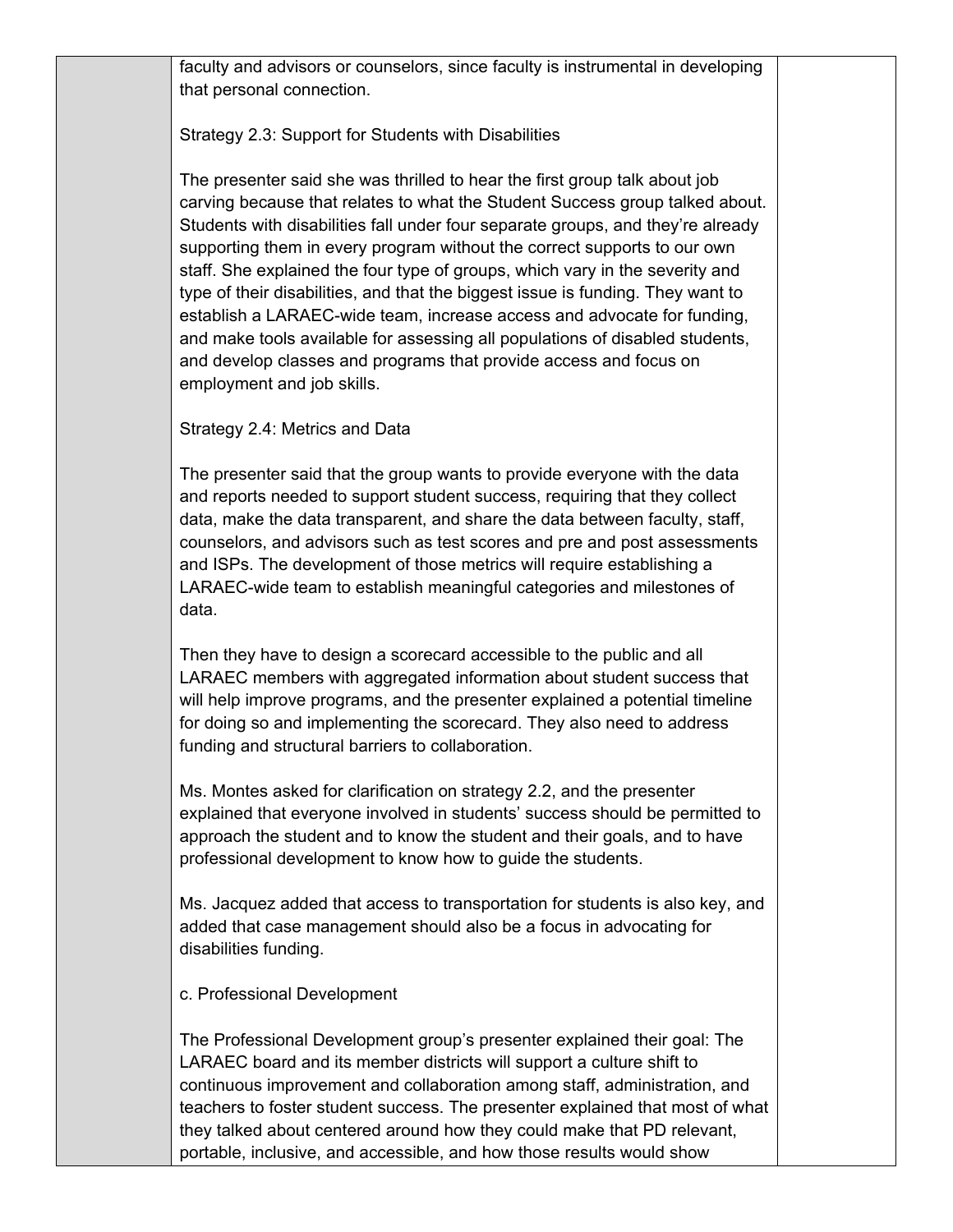themselves in the classroom. So the strategies and goal grew out of that discussion.

Strategy 3.1: Create and support Professional Learning Communities at all school sites that are student-centered, teacher-driven, and supported by administrators, advisors, coordinators, and other out-of-classroom support personnel.

The presenter explained the benefits of PLC's, as well as some of the difficulties in getting teachers involved. They also discussed setting attendance goals for PLC training, and working with administrators to provide support, marketing, advocacy, and encouragement, as well as possible incentives for teachers to attend, financial or otherwise.

Strategy 3.2: Deliver research-based best practices across LARAEC.

The presenter discussed forming an APT and using SMEs on training, redefining their role to work as researching groups to vet best practices and PDs, and to address equity and availability among LARAEC districts.

Strategy 3.3: Offer coordinated professional development in multiple ways.

The presenter explained that the first step is to design a survey for all the stakeholders to identify their preferences, then offer PD in multiple ways like remote webinars to encourage participation regardless of location during convenient times. They also discussed offering a catalogued and curated library of PD online, and making sure there is formal and informal PD.

3.4 Create an online platform for information-sharing on professional development

Across all member districts, they want to have a LARAEC point person and LARAEC staff collect and consolidate local professional development information, including date, location, and content from LARAEC districts and make a centralized calendar, then share it via a monthly email blast and post on the LARAEC website.

The presenter also explained their ideas regarding creating an online platform for information-sharing, and the IT challenges regarding implementing it, receiving user feedback, and training users to use it.

Strategy 3.5: Articulate administrator/advisor role, including: materials, time and space, time to reflect and plan, continuous check-in, technical support, observations, training of office staff, time for collaboration, and transparency in policy and funding.

The presenter explained that they want to support the goal we have by articulating the roles of the administrator, advisor, and any other out of classroom staff. Understanding that districts may have varied needs to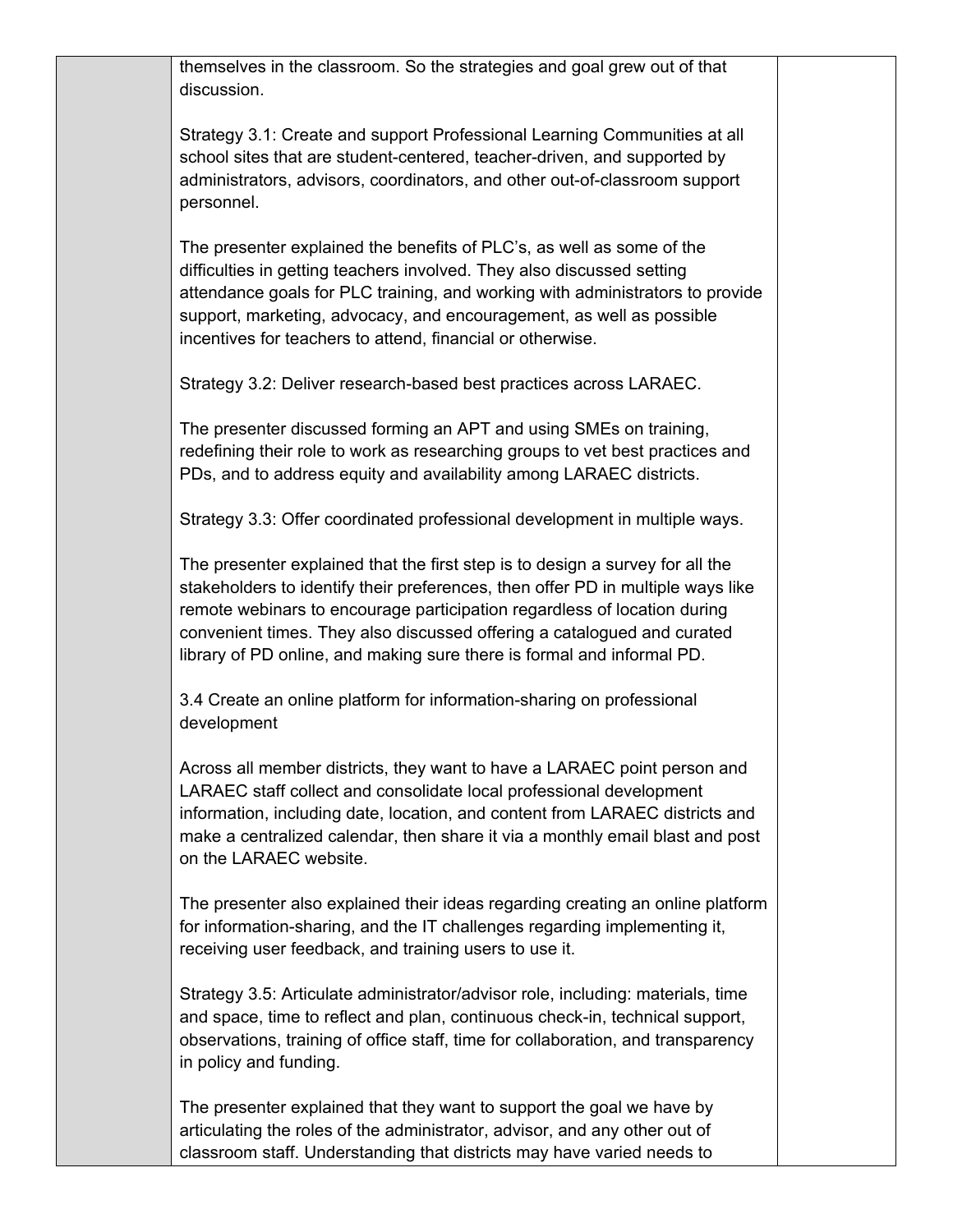|                                                                                    | support PLC, there may be components that need to be included in their<br>plans, and explained the components they thought necessary to articulate<br>those roles. They included creating a video library demonstrating professional<br>development in action, and providing time for teachers and administrators to<br>observe each other.                                                                                                                                                                                               |  |
|------------------------------------------------------------------------------------|-------------------------------------------------------------------------------------------------------------------------------------------------------------------------------------------------------------------------------------------------------------------------------------------------------------------------------------------------------------------------------------------------------------------------------------------------------------------------------------------------------------------------------------------|--|
|                                                                                    | Strategy 3.6: Engage all stakeholders with continual formal and informal<br>feedback loops to ensure transparency on policy and funding, adapt feedback<br>loops as needed.                                                                                                                                                                                                                                                                                                                                                               |  |
|                                                                                    | The presenter explained that this is all just about communication, 2-way<br>formal and informal. As the other team members have talked about, they're<br>creating a feedback structure using a mutually agreed upon platform. They<br>also discussed changing the structure of the SME groups to networking<br>groups or collaborative groups.                                                                                                                                                                                            |  |
|                                                                                    | They also discussed encouraging informal reporting on PD, developing formal<br>feedback loops to support getting PD skills into the classroom, building<br>templates for reporting on PD, and offering incentives for professional<br>development beyond payment.                                                                                                                                                                                                                                                                         |  |
|                                                                                    | Ms. Jacquez asked if there was a perfect time for PD for AM and PM<br>teachers, and the presenter said that they decided in talking with people<br>around the districts, there was no perfect time. This is why they wanted to<br>develop different platforms to disseminate PD and provide access, potentially<br>through the LARAEC website as a platform for a la carte PD. They also found<br>out that long distances of travel are not welcomed by teachers, so electronic<br>tools can take the traffic factor out of accessing PD. |  |
|                                                                                    | Ms. Montes commented that since the consortium has locations all over the<br>place, they could use those facilities to bring PD to different areas.                                                                                                                                                                                                                                                                                                                                                                                       |  |
|                                                                                    | Mr. Stark thanked the group and added that they may want to move big<br>initiatives to reframe PD as not optional, but something everybody should be<br>doing.                                                                                                                                                                                                                                                                                                                                                                            |  |
|                                                                                    | Mr. Urioste added that in the footnote number 12 on page 41, regarding<br>receiving stipends, they may need individual MOU's for individual districts.                                                                                                                                                                                                                                                                                                                                                                                    |  |
| $\overline{\mathbf{3}}$<br><b>General</b><br><b>Disussion</b><br><b>About Next</b> | A stakeholder discussed training administrators in the programs they'll be<br>overseeing, and added there should be a master list of what teachers did<br>what PD.                                                                                                                                                                                                                                                                                                                                                                        |  |
| <b>Steps</b>                                                                       | A stakeholder introduced herself as a counselor at East LA College, and<br>explained that all community college districts have a PD coordinator, and<br>welcomed other districts to collaborate with them to attend PD events that<br>they offer.                                                                                                                                                                                                                                                                                         |  |
|                                                                                    |                                                                                                                                                                                                                                                                                                                                                                                                                                                                                                                                           |  |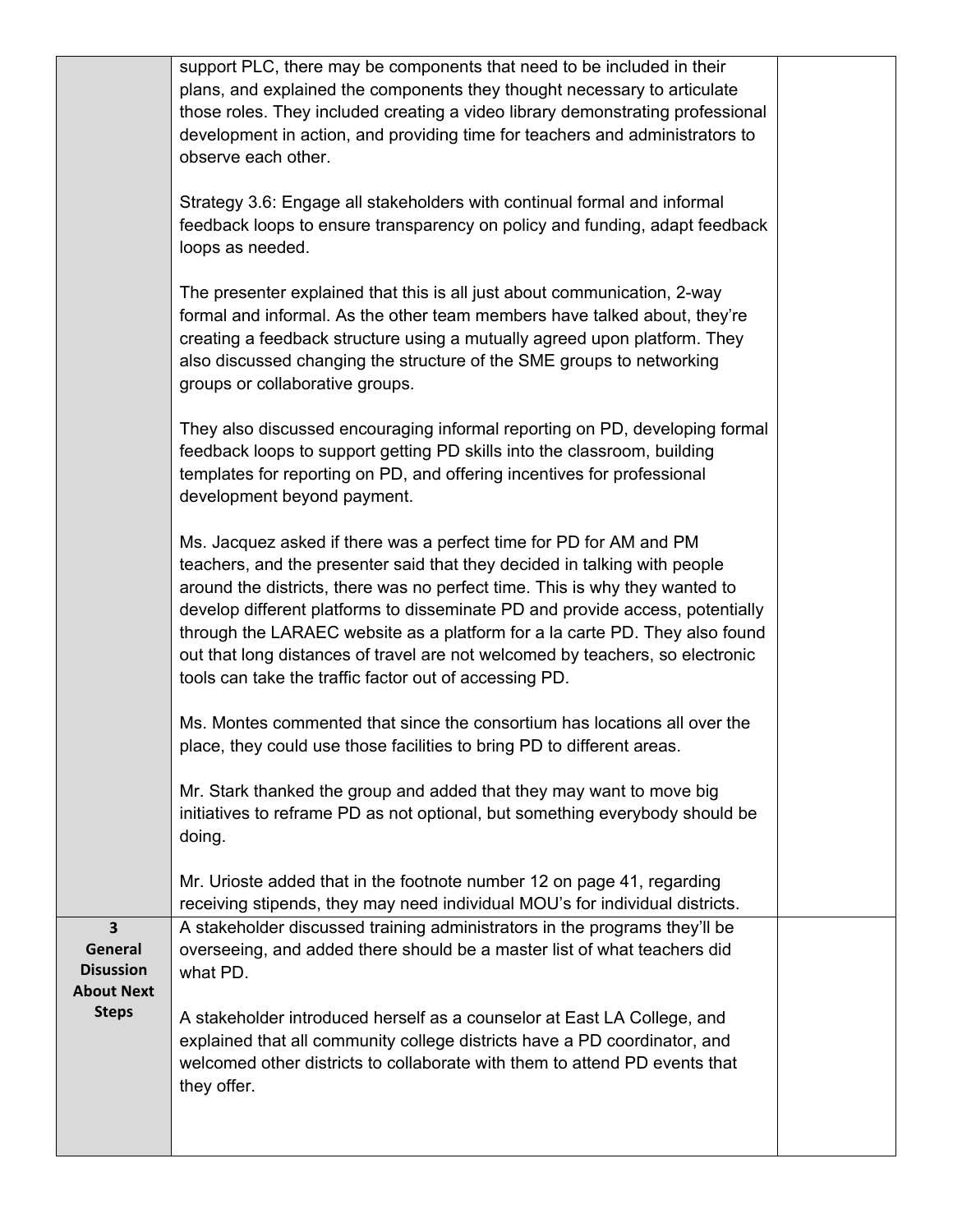A stakeholder agreed with Mr. Stark that adult education has not received the respect it deserves, and that as educators they need to change that by telling people that adult ed is a different choice, not the second choice.

Mr. Urioste added that a lot of districts struggle with the mandates from Sacramento, and that they need to get people together to help all 5 members understand and fully comprehend what it is Sacramento wants them to do and implement so it's implemented with fidelity and uniformity.

Ms. Hartsough began discussing next steps, emphasizing that the goal is to submit the regional plan by early May, and discussed logistical/scheduling issues related to that. She asked if it made sense to extend the APT's into the fall, and there was consensus that it did. She went over the five APT's identified in the draft plan. Stakeholders discussed clarifying APT #2, and wanted to be sure they're clarifying that they're not necessarily bound on college degrees/promotions with regards to the CTE pathways.

Ms. Jacquez said in regards to #5, SMEs on Training, that they should network and implement cross-curriculums, giving a chance for SMEs in CTE or ESL all to work together. The stakeholders also found it useful to be in workgroups with different districts.

A stakeholder added that the Pathways team is requesting to meet one more time before the 3-year plan is hammered out, as they feel there are big pieces that need to be worked out before the fall.

The stakeholder previously introduced as a counselor at East LA College added that community colleges also have articulation officers, but they articulate CC's on up, not down. So the push would be to have articulation officers to put adult schools and high schools on pathways, and have many in different locations.

Another stakeholder explained some of the processes by which they articulate with high schools, and how they're using that process with some of their adult schools. She also emphasized the need for constant review of articulation, since teachers and curriculums change.

The other thing that isn't reflected in this report is dealing with legislation that the colleges are dealing with that are actually helpful to their students' pathways and transitions. Their district is reeling under the changes from AB705, and there have been a lot of falsehood and myths given to students around our campuses around math and physics competency.

Also, through her work with adult schools, she has found there to be a somewhat negative bias towards college noncredit courses, and asked stakeholders to be open to not discounting the value of the college noncredit courses in their search for credit.